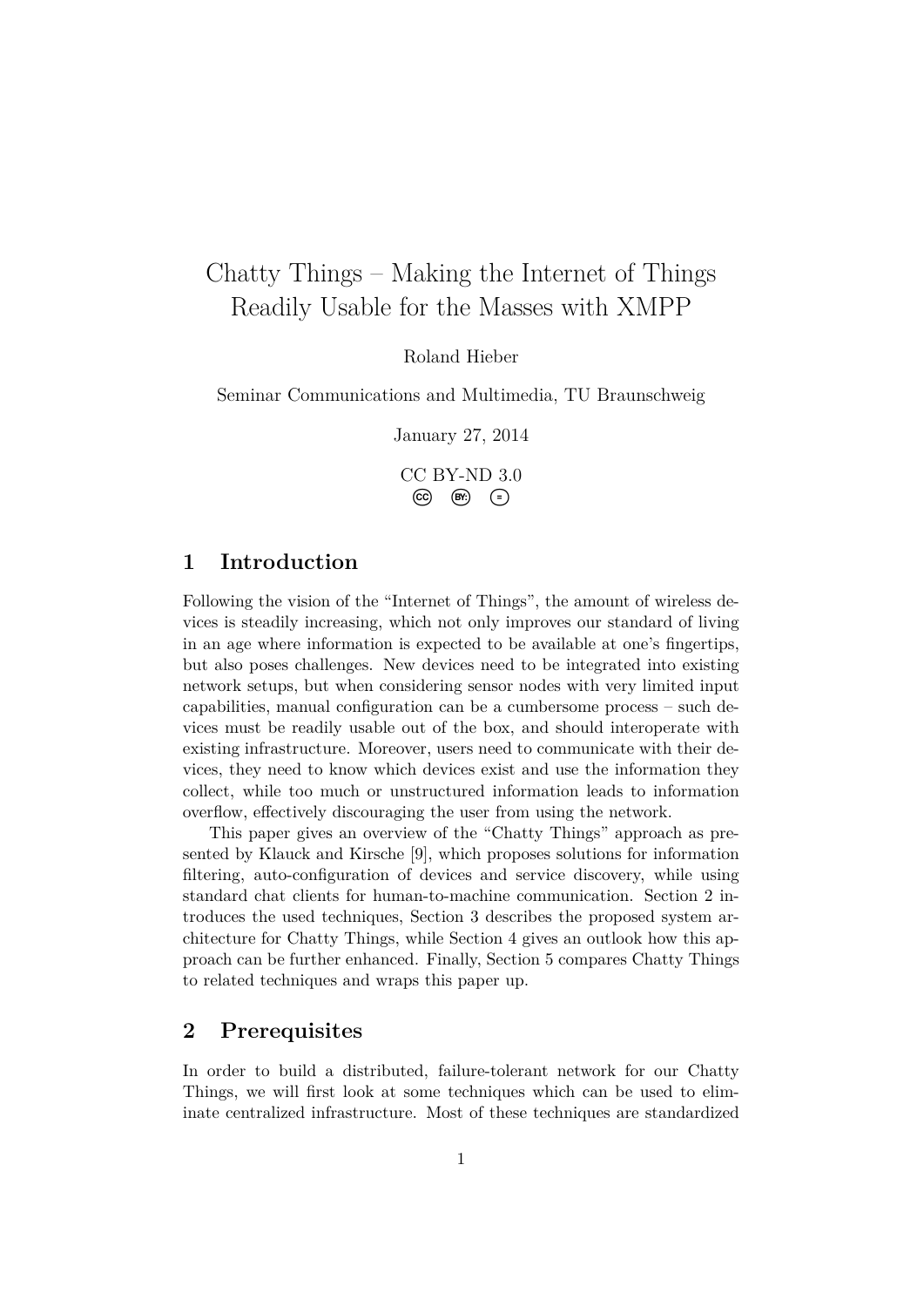by the IETF and widely used in existing networks. Finally, we will look at XMPP as the basic communication protocol used in Chatty Things.

#### **2.1 Address allocation**

Considering the TCP/IP protocol suite, in order to be able to communicate on the IP layer, a device needs to configure one of its network interfaces with an IP address that can be reached from the network that the device wants to connect to. Letting the user choose and configure IP addresses manually is a cumbersome when it comes to several devices. Deploying a central server for assigning IP addresses automatically from a pre-configured address pool is possible (e. g. by using DHCP [\[5\]](#page-14-1)), however, there is also the alternative to use a distributed protocol which enables the devices on a network to choose addresses in accordance with each other, so no IP address is used twice.

In respect to the Internet of Things, this decentralized approach has the advantage that devices can easily be used in different deployments, even where central infrastructures do not exist, and it also allows them to change their addresses dynamically in order to react to changes in the network.

There are two major protocols which are used for dynamic configuration of IP addresses. In the IPv4 world, Link-Local Addressing [\[2\]](#page-13-0) is often used, and in IPv6 networks, Stateless Address Autoconfiguration [\[20\]](#page-14-2) is a fundamental feature specified in the IPv6 protocol.

**IPv4 Link-Local Addressing** *Link-Local Addressing*, also known as *Automatic Private IP Addressing (APIPA)* or *Zeroconf*, uses the IPv4 subnet 169.254.0.0/16 for addressing. Every device first chooses a random address from that address space. Then it checks if the chosen address is used by any other device on the network by probing the chosen address, which is usually done using the ARP protocol. If the probing process results that the address is not used on the network (e. g. no device returned an ARP response during a random time interval), the device claims its chosen address and uses it for communication on the IPv4 layer. If the chosen address is already used, the device continues the process, subsequently choosing a new random address and trying to claim it, until a free address has been found.

**IPv6 Stateless Address Autoconfiguration** Similar to IPv4 Link-Local Addressing, devices configured with *IPv6 Stateless Address Autoconfiguration* use an IPv6 address from the subnet fe80::/64. First, a 64-bit *interface identifier* is generated, which can be random, or based on the interface's MAC address. Most likely, this interface identifier is unique in the network, so a unique IPv6 address is obtained by combining the subnet prefix and the interface identifier. Nonetheless, to ensure that no other device uses the generated IPv6 address, the device performs *Duplicate Address Detection*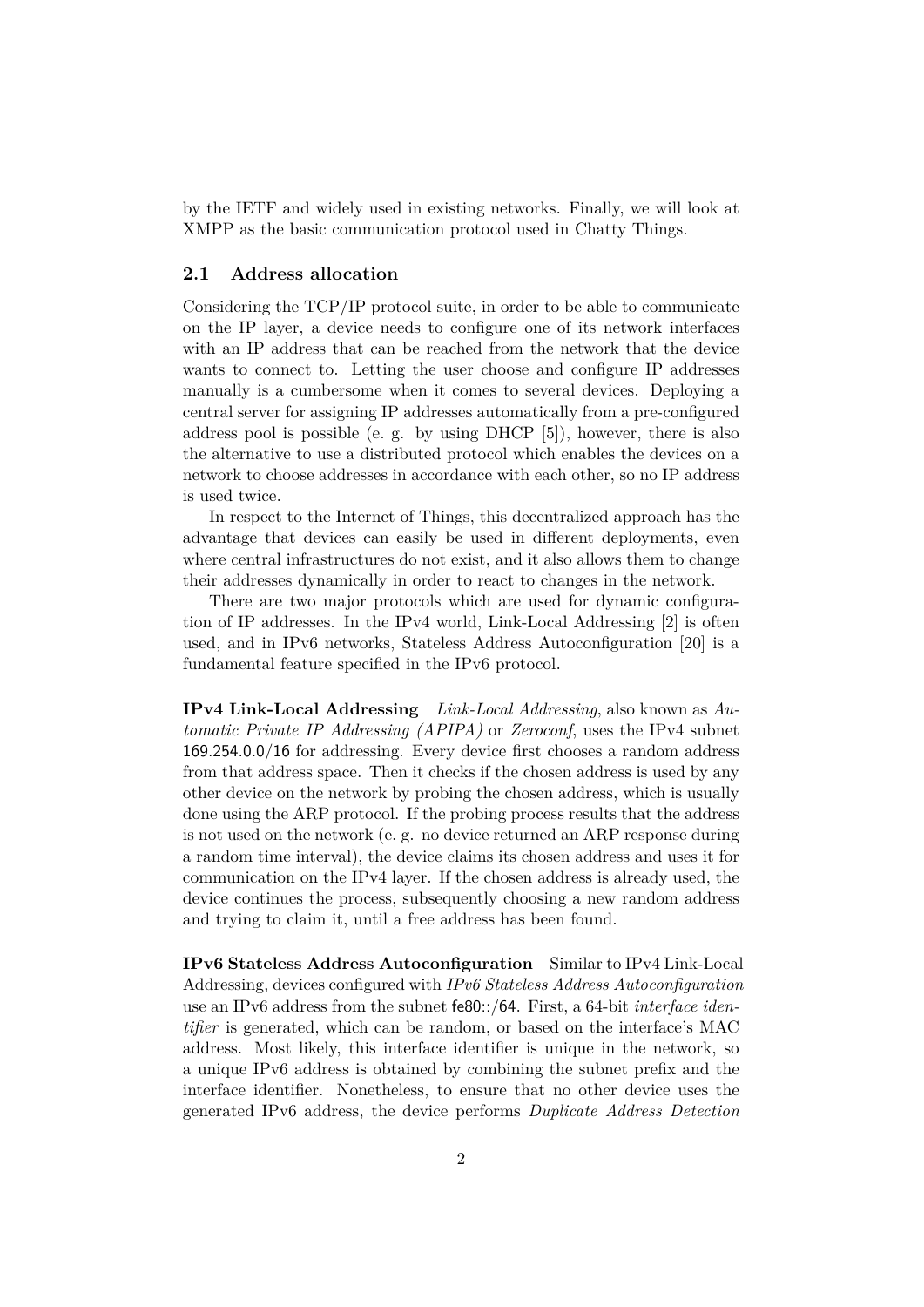on the network by broadcasting its generated address with *Neighbor Advertisement* messages and listening for *Neighbor Solicitation* messages. If such a message is received from another hosts, the generated address cannot be used by the device and must be discarded, and the address generation process is repeated until a unique address has been found.

In contrast to IPv4 Link-Local Addressing, IPv6 Stateless Address Autoconfiguration can also be used with a central server. In this case, the server broadcasts *Router Solicitation* messages on the network which contain a global network prefix. The hosts on the network can then use that prefix instead to configure a global IPv6 address.

#### <span id="page-2-2"></span>**2.2 Extensions to the Domain Name System**

In a distributed context, it is often not feasible to rely on a central, authoritative DNS server, and there is usually no easy way to discover services. The first problem is addressed with *Multicast DNS*, and since DNS is basically a key-value store, it can also be used for service discovery, which is achieved using *DNS-Based Service Discovery*. Both techniques were first developed by Apple as part of the *Bonjour* project<sup>[1](#page-2-0)</sup>, and are now maintained by the IETF Zeroconf working group<sup>[2](#page-2-1)</sup>.

#### **2.2.1 Multicast DNS**

*Multicast DNS* (mDNS) [\[4\]](#page-14-3) describes an extension to the Domain Name System that allows DNS resource records to be distributed on multiple hosts in a network, therefore avoiding central authorities and enabling every host to publish its own entries. For that purpose, a special top-level domain, is used, usually named .local, which contains those entries.

Software that supports mDNS listens on the reserved link-local multicast address 224.0.0.251 (for IPv4 queries) or ff02::fb (for IPv6 queries) on UDP port 5353 for incoming queries. Queries sent to those multicast address and port are standard DNS queries. If a host receives a query and knows about the queried resource, it responds to the querying host with a standard DNS response. The querying host can then simply finish and use the result, or wait until other hosts respond to its query. The latter is typically the case when a record can have multiple values, as it is the case with SRV and PTR records (which will be discussed in the next section).

Another feature of Multicast DNS is the reduction of traffic through *Known-Answer Suppression*. It allows a querying host to specify already known resources in its query when querying resources that could exist on more than one host (e. g., SRV records). The hosts matching those resources then do not generate a response, thus reducing the messages in the network

<span id="page-2-0"></span> $1$ <https://developer.apple.com/bonjour/>

<span id="page-2-1"></span> $^{2}$ <http://zeroconf.org>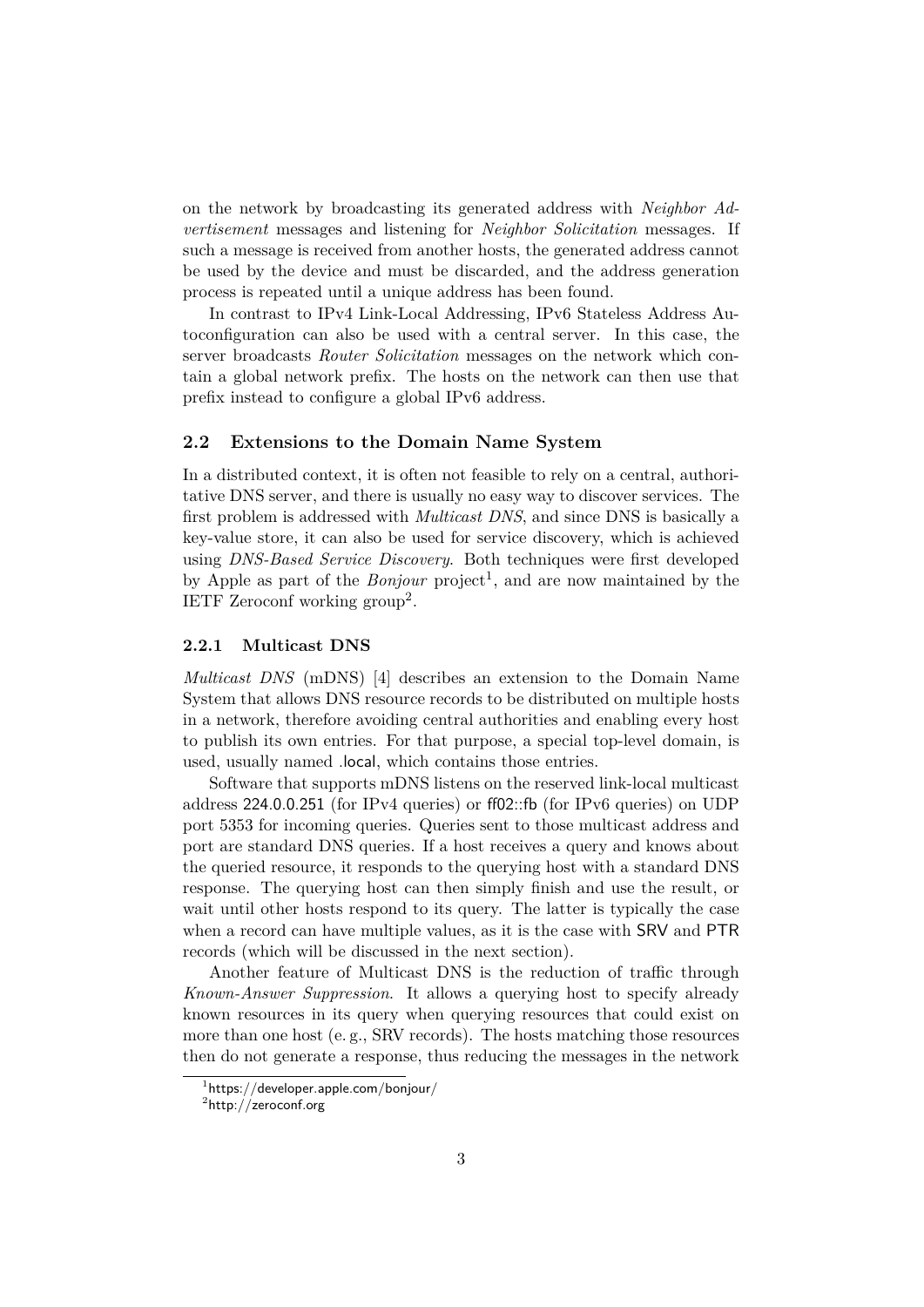and saving bandwidth, which is usually a scarce resource in wireless networks.

Finally, hosts may also send unsolicited responses. This can be used to notify the network of new services available on a host.

#### <span id="page-3-0"></span>**2.2.2 DNS-Based Service Discovery**

As another recent extension for the Domain Name System, *DNS-Based Service Discovery (DNS-SD)* [\[3\]](#page-14-4) uses DNS records of types SRV [\[7\]](#page-14-5) and PTR [\[12\]](#page-14-6) in a way that allows hosts to browse for services in a domain. While SRV records specify the location of services on a host, PTR records hold a reverse mapping from IP address to host name. DNS-SD now relies on a two-step process, consisting of *Service Instance Enumeration* and *Service Instance Resolution*.

**1. Service Instance Enumeration** At first, to enumerate the available services in a domain for a given protocol, a DNS-SD-enabled client queries PTR resources of the form service. proto.domain. The result of this query is then a list of *instance names* of the form name.\_service.\_proto.domain which point to the hosts providing the service. For example, by querying for \_ipp.\_tcp.\_example.org, the instance names for all printers supporting the IPP protocol in the domain example.org are returned.

**2. Service Instance Resolution** As a second step, the returned instance names are resolved as SRV records to retrieve the actual host names and port numbers of a service. For example, resolution of one instance name shows that an IPP server is running at host gutenberg.example.org on port 5222. Additionally, an optional TXT record with the same instance name can contain further information about the service (e. g. information about the supported paper sizes).

Through the usage of SRV records, it is easily possible for a service to inform clients about non-standard port numbers, and especially in connection with Multicast DNS, this makes it easy to deploy decentralized systems for the Internet of Things. [\[10\]](#page-14-7)

#### **2.3 XMPP**

The *Extensible Messaging and Presence Protocol (XMPP)* is a distributed, XML-based protocol for real-time communication. Its core functionalities are specified in RFC 6120 [\[14\]](#page-14-8) and RFC 6122 [\[15\]](#page-14-9), while protocol extensions are usually defined by the XMPP community in *XMPP Extension Proposals (XEPs)*.

#### **2.3.1 Addressing**

Every user account in XMPP is addressed by a globally unique identifier, called the *Jabber ID (JID)* [\[13\]](#page-14-10). It has the form localpart@domain/resource, where domain is the DNS name of an XMPP server, and localpart is the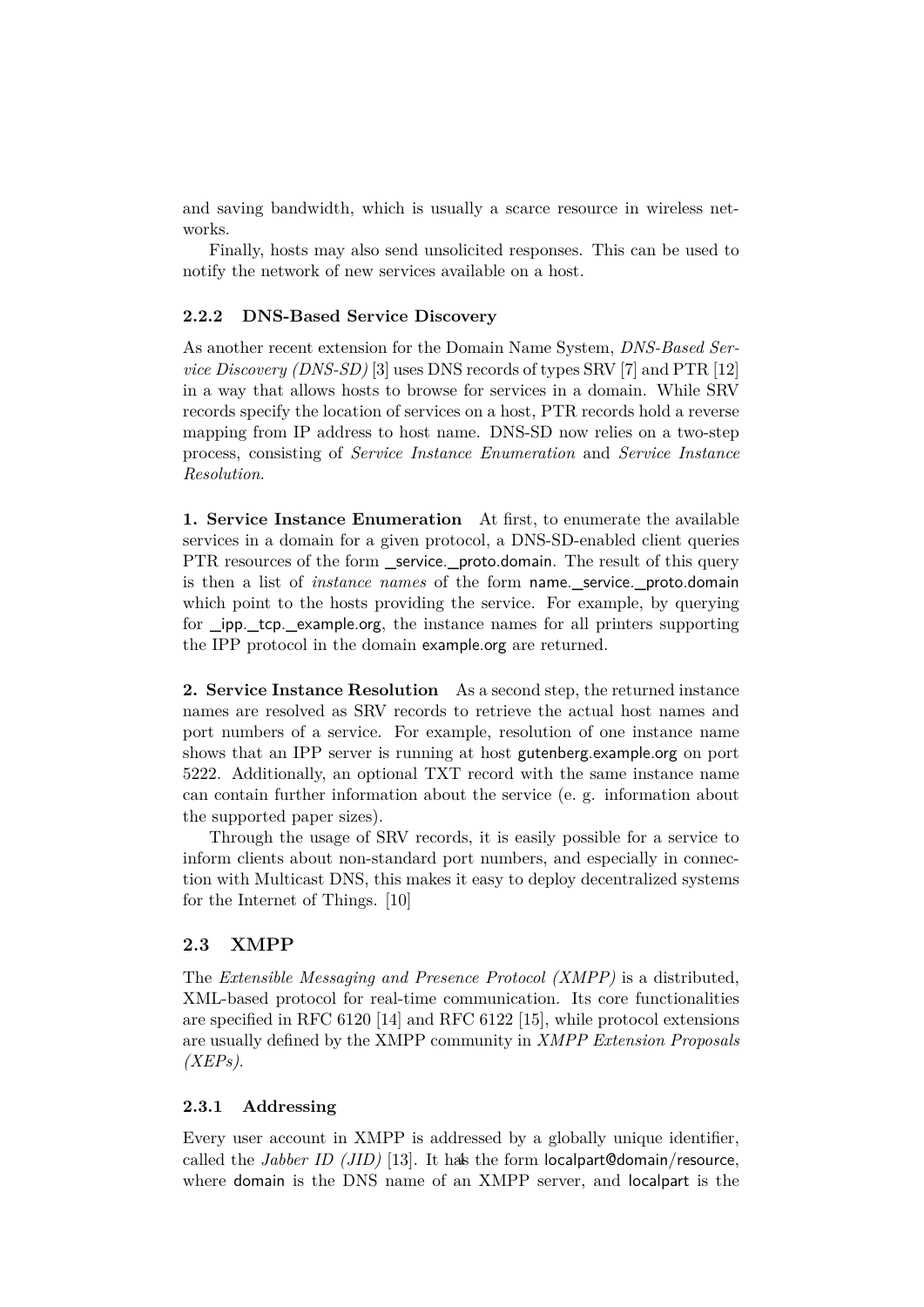name of a user account on that server. Since a user can be logged in from multiple clients at the same time, the resource part is a string chosen by the user to distinguish those clients. Only the part localpart@domain (the *bare JID*) is needed to identify a user, the resource is only needed for routing between client and server.

#### **2.3.2 Architecture**

The original architecture underlying XMPP strongly leans on the established design of Internet Mail, and an example is depicted in Fig. [1.](#page-4-0) The distributed network is formed by *XMPP servers* on one hand, which make up the always-on backbone of the network used for message routing, and which manage user accounts and statuses. On the other hand, *XMPP clients* represent a single logged-in user and make up the interface for communication with other users.

Every client communicates only with the server that manages the respective user account which is configured in the client, as given in the user's JID. The server then routes



<span id="page-4-0"></span>Figure 1: XMPP architecture, showing server-to-server (s2s) and serverto-client (s2c) connections

the messages to their recipients, using the JID to determine the correct server for a message to be sent to. Finally, the receiving server sends the message to a client where the receiving JID is logged in. If the user is not logged in at the time the message is sent, the server can store it for the user and deliver it on the next login.

XMPP strongly relies on DNS Service Discovery (see Section [2.2.2\)](#page-3-0) to determine the server being in charge of a domain. For example, the server who manages the users for the domain example.org is given by the SRV record \_xmpp-server.\_tcp.example.org.

#### **2.3.3 Communication primitives**

All communication over XMPP is based on XML. To minimize communication overhead, only fragments of XML, called *stanzas*, are sent between hosts. A stanza is always well-formed as a whole; it consists of a root element, which in most cases also includes routing attributes (to and from), and its optional child elements.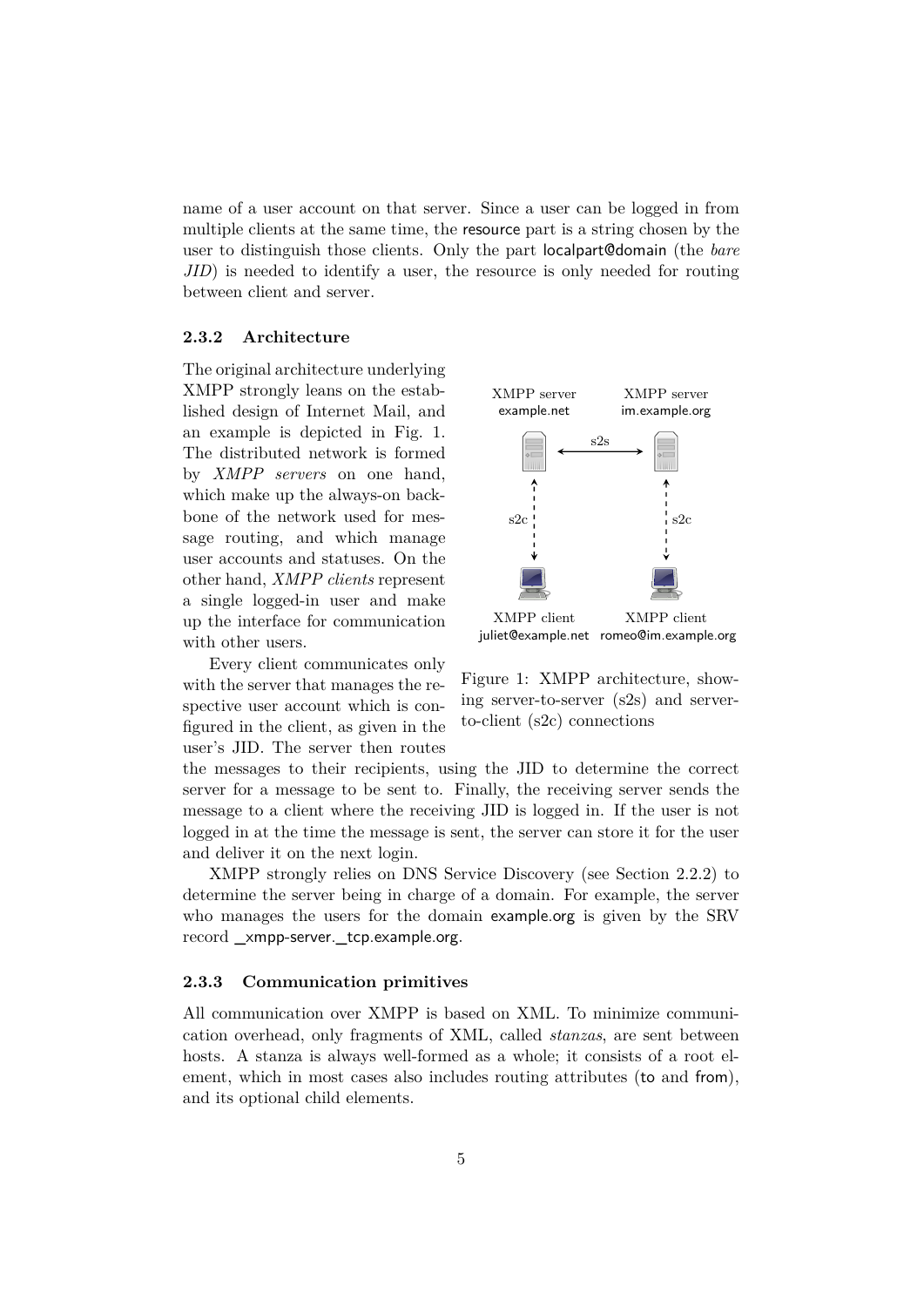On top of that, living connections between hosts are represented by *XML streams*. The client initiates a connection by sending an XML declaration followed by an opening  $\langle$  stream $\rangle$  tag. The server then responds also with an opening <stream> tag. The client then performs SASL authentication and binds its stream to a resource for proper addressing. If this process succeeded, both client and server can send an unlimited number of stanzas, until the connection is closed by one side by sending a closing  $\langle$ /stream> tag. The other side then has the chance to send all outstanding stanzas and then likewise closes its stream. If both streams are closed, the underlying TCP connection is terminated.

#### **2.3.4 Publish/Subscribe and Presence**

Typically, a user wants to chat with a more or less fixed set of other users, whose JIDs she needs to know, so she needs some kind of "address book" that remembers the JIDs for her. In XMPP, this address book is called *roster*, and it also shows the users' willingness to chat ("presence"). In order to see their chat status (which can be one of "online", "offline", and several "away" or "do not disturb" states), a user needs to subscribe to the other user's status. The mechanism behind this is called *Publish-Subscribe* and is specified in XEP-0060 [\[11\]](#page-14-11). It can be used to notify interested users about changes in personal information, and implements the well-known Observer pattern [\[6\]](#page-14-12).

A user publishes information by creating a *node* on the XMPP server, which acts as a handle for the data. Interested users can then query the server for nodes, and request subscription to them. When the owner of the node confirms the subscription request, subscribers get notified whenever the owner updates the respective node.

All communication takes place between the client and the server over  $\langle$ iq $\rangle$  ("information query") stanzas.

#### **2.3.5 Multi-User Chats**

Besides one-to-one messaging, XMPP also allows users to create multi-user chat rooms, which is specified in XEP-0045 [\[18\]](#page-14-13). Each chat room is given a unique JID on the server managing the room to which the users send their messages to. Each incoming message is then dispatched to all users which have joined the room.

To join a room, the user sends a  $\langle$  presence $\rangle$  stanza to the room JID, where the resource part of the room JID specifies the desired nick name.

#### **2.3.6 XMPP Serverless Messaging**

To overcome the need for a central server and authentication, XMPP Serverless Messaging [\[16\]](#page-14-14) allows XMPP clients on a network to build a peer-to-peer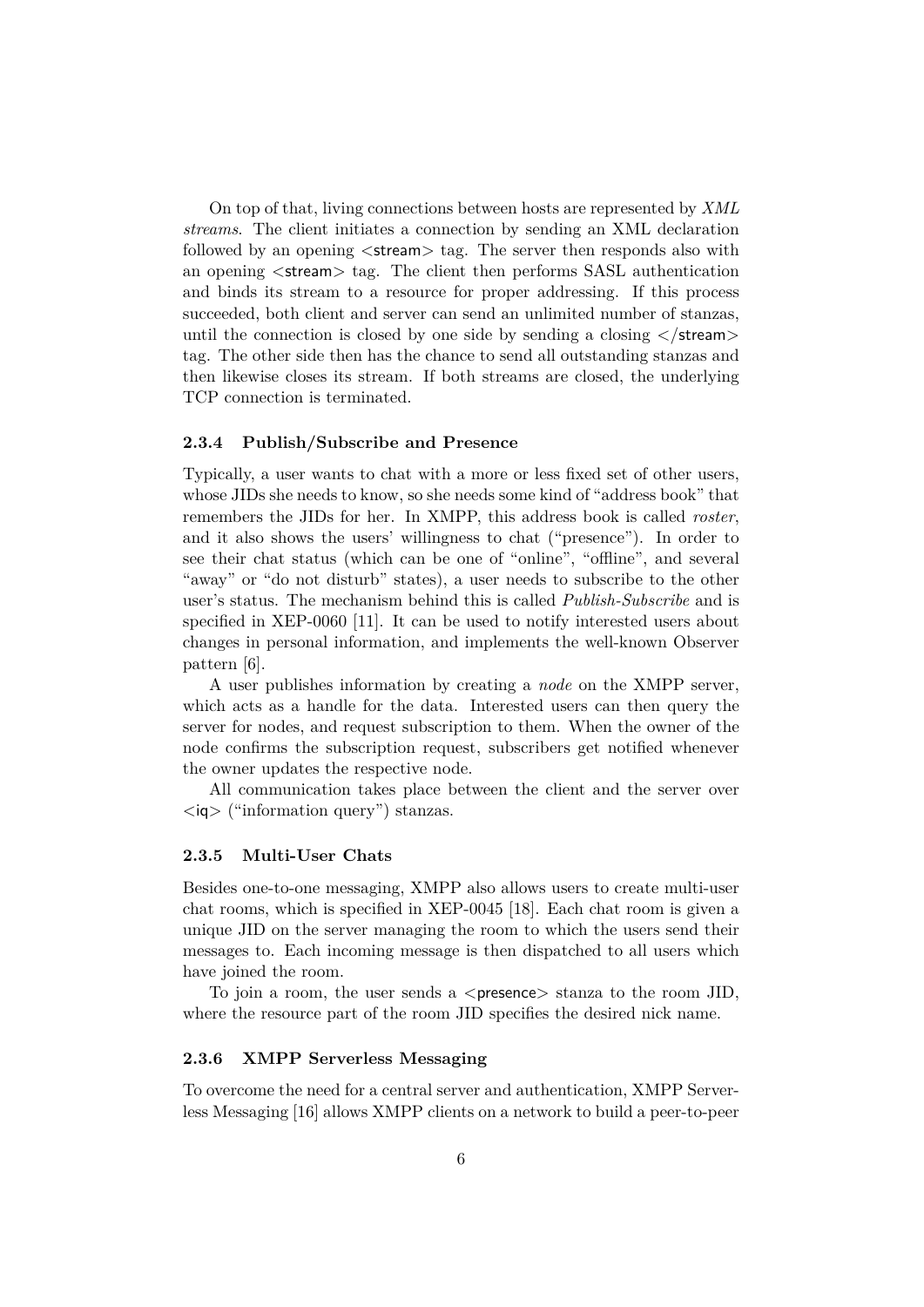mesh network and chat directly with each other. This feature was first introduced by Apple as part of their *Bonjour* project, and nowadays it is also available in many other XMPP clients.

With XMPP Serverless Messaging, XMPP clients simply open a port on their host, and then rely on mDNS and DNS-SD (see Section [2.2\)](#page-2-2) to publish instance names in the domain \_presence.\_tcp.local. For example, if Juliet uses her machine (named capulet) with serverless messaging, her client would publish the following four mDNS records:

- an A record capulet.local, specifying her IP address,
- an SRV record juliet@capulet. presence. tcp.local, specifying the port on which her XMPP client listens, and referring to capulet.local as the host name
- a PTR record \_presence.\_tcp.local for service discovery, pointing to juliet@capulet.\_presence.\_tcp.local
- and a TXT record juliet@capulet. presence. tcp.local specifying more information about her (e. g. her online status, contact data, etc.) in standardized key-value pairs.

When other clients in the same network enumerate the available services by querying \_presence.\_tcp.local, they notice Juliet's presence and add her to the roster automatically. In that way, XMPP users can see who is currently available for communication. To start a chat session, clients initiate a TCP connection over the advertised ports, open their XML streams, and send message or IQ stanzas like they would to an XMPP server. Presence is managed over the corresponding TXT record in the mDNS. To go offline, a client announces the deletion of its mDNS records.

## <span id="page-6-0"></span>**3 System Architecture of "Chatty Things"**

After the underlying techniques have been explained, we can now have a look at the system architecture which Klauck and Kirsche [\[10\]](#page-14-7) use to build Chatty Things.

#### **3.1 Service Provisioning Sublayer**

Considering the application in deeply embedded systems and the special needs of the Internet of Things on the one hand, the protocol stack needs to fulfill certain technical requirements.

First, memory, computing resources and bandwidth on embedded systems are limited, which demands for a lightweight protocol stack without too much overhead and predictable memory consumption, while also retaining enough flexibility for future development. The authors therefore provide only the most essential functions of XMPP (presence and message exchange,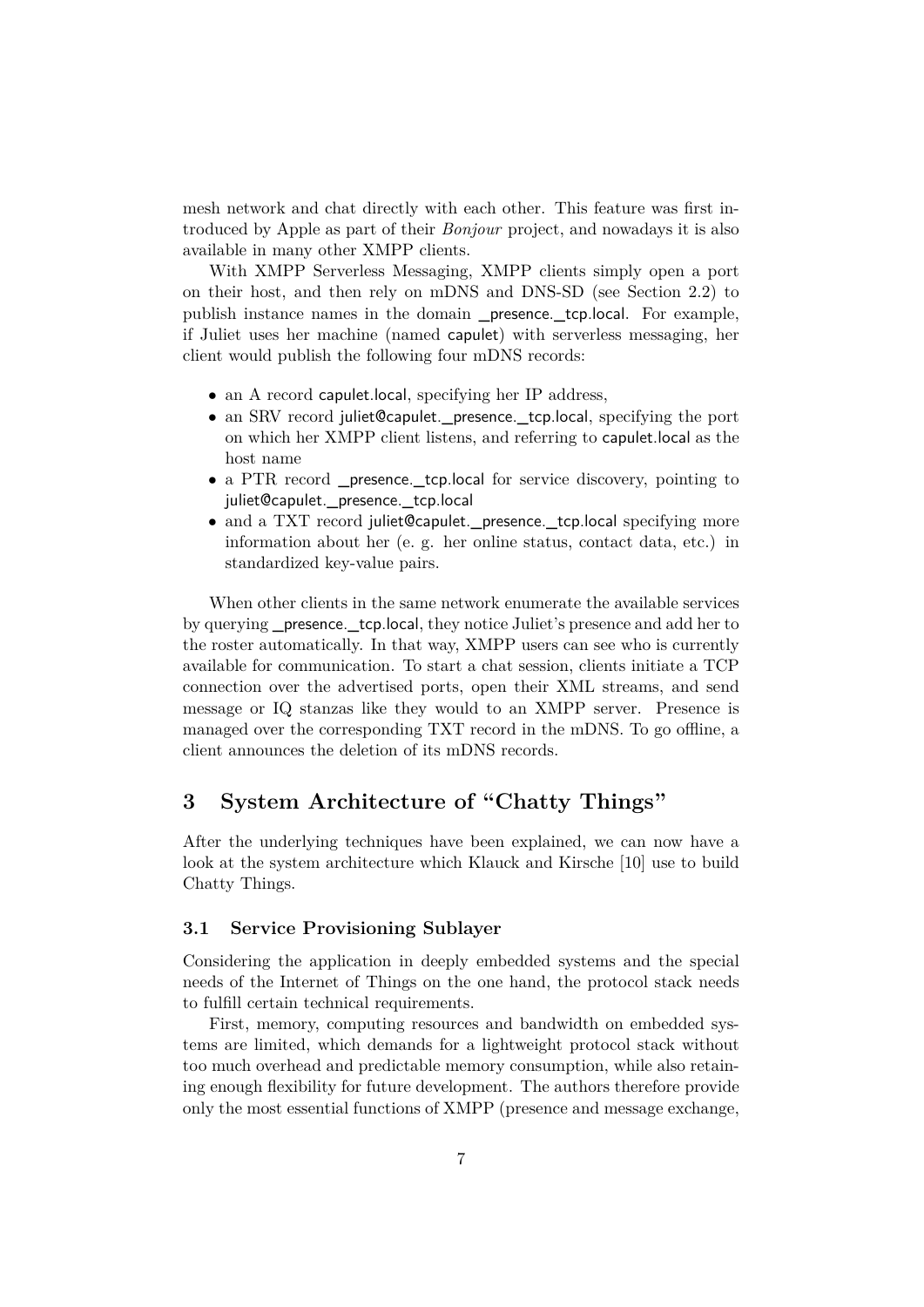multi-user chats) to achieve basic communication, grouping of devices, and information filtering to prevent information overflow.

Their solution builds on the *Contiki* operating system on an MSP430 board, and uses the *uXMPP* project, which already implements core XMPP features and serves as a starting point for implementing further XEPs. However, as the uXMPP project was still in early development, they first needed to enhance its functionality to comply with the limited resources. In particular, they optimized the message flow and enabled uXMPP to fully use the available payload instead of sending one TCP packet per message and reduced the code footprint through compiler flags and refactoring.

Furthermore, Klauck and Kirsche implemented new features for uXMPP, which were realized as separate modules to allow enabling and disabling them at runtime, thus further reducing the memory footprint of a running system:

- support for IPv6
- support for Multi-User Chats (XEP-0045), which are used for information filtering
- support for SASL ANONYMOUS login for XMPP servers [\[17\]](#page-14-15)
- a new publish-subscribe mechanism called Temporary Subscription for Presence (see Section [3.3\)](#page-8-0)
- XMPP Serverless Messaging (XEP-0174), using *uBonjour* as underlying mDNS/DNS-SD implementation for Contiki.

The resulting implementation (uXMPP and uBonjour) gets by with 12.2 kBytes of ROM and 0.63 kBytes of RAM, which was about the size of the original, unoptimized uXMPP implementation while also implementing new features.

In order to react to different network infrastructures, their implementation allows both communication with a central XMPP server as well as peer-to-peer communication over XMPP Serverless Messaging. When a central XMPP server is detected over uBonjour, it is used instead with the ANONYMOUS login method, and the XEP-0174 module is disabled. The ANONYMOUS login method is chosen since TLS encryption is not yet implemented, and with this method, the server assigns a random JID to the client, which does not need to exist on the server. However, a server must exist and must be configured to supply this login method in order for this approach to work.

With a server, information filtering is achieved by creating topic-based Multi-User Chats where multiple devices can be grouped. A user can then simply join the chat with a standard XMPP client on her machine and interact with all devices of a topic, or she can also interact with single devices directly.

In scenarios without an XMPP server, the XEP-0174 module is activated and devices talk directly with the user or with other devices. This method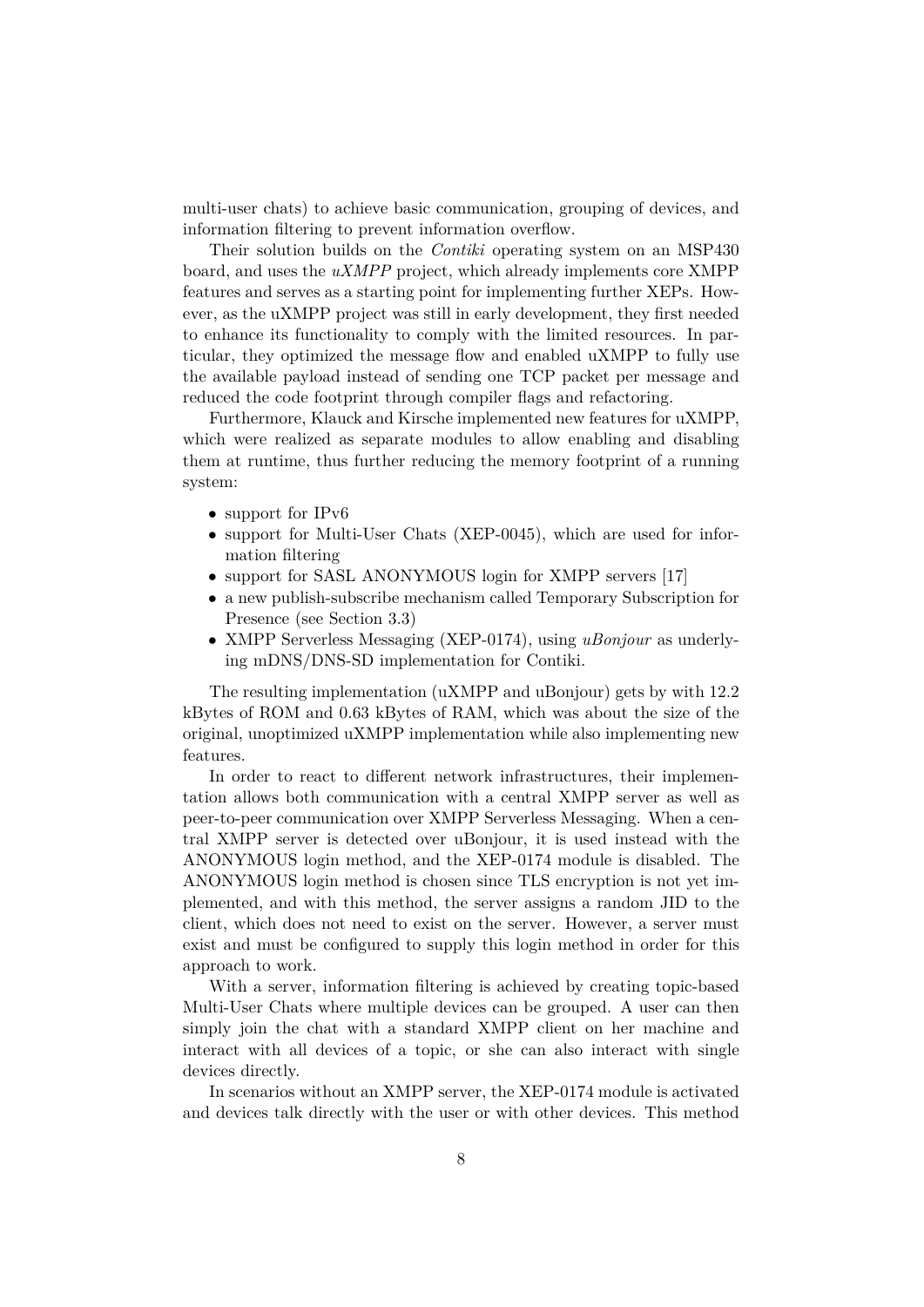has the drawback that Multi-User Chats cannot be used for topic filtering, since no method is specified to do XEP-0045 and XEP-0174 at the same time. In this case, a user must have an XEP-0174-compliant chat client, but it also gives her the opportunity to interact with things spontaneously on an ad hoc basis (e. g. when entering a room) without need for any additional gateway on the application level.

#### **3.2 Bootstrapping**

With the given approach, bootstrapping new Chatty Things is easy and no configuration is necessary: on the network layer, IP addresses can simply be obtained using IPv4 Link-Local Addressing or IPv6 Stateless Address Autoconfiguration. On the transport layer, all needed ports can be obtained over DNS-Based Service Discovery. Finally, on the application layer, host names can be resolved over Multicast DNS; and for the actual communication between devices it is possible to use auto-generated JIDs with the ANONYMOUS login method on an existing XMPP server, or if no server is found, use peer-to-peer communication over XMPP Serverless Messaging.

Bootstrapping a Chatty Thing therefore incorporates three steps:

- 1. Activate uBonjour and try to discover an XMPP server.
- 2. If a server is found, connect to it using ANONYMOUS login, join topicbased Multi-User Chats, deactivate the uBonjour client *(Infrastructure mode).*
- 3. If no server is found, activate the XEP-0174 client *(Ad hoc mode)*.

During runtime, a device can then react to changes in network infrastructure by changing from one mode to the other:

- In Infrastructure mode: when connection to the server is lost, enable the uBonjour client, try to find a server, and when none is found, enable Serverless Messaging.
- In Ad hoc mode: if uBonjour detects a new XMPP server joining the network, try to connect to it. If this succeeds, disable Serverless Messaging and uBonjour and join topic-based Multi-User Chats.

#### <span id="page-8-0"></span>**3.3 Temporary Subscription for Presence**

To further reduce the message overhead and allow more fine-grained control over information filtering, *Temporary Subscription for Presence* is introduced. This technique builds on top of presence stanzas as defined in core XMPP, which are sent by default without a to or from attribute, and therefore fit into a single TCP/IP packet over IEEE 802.15.4. However, a drawback of the presence mechanism defined by core XMPP is the fact that a client must manually subscribe to presence information of another client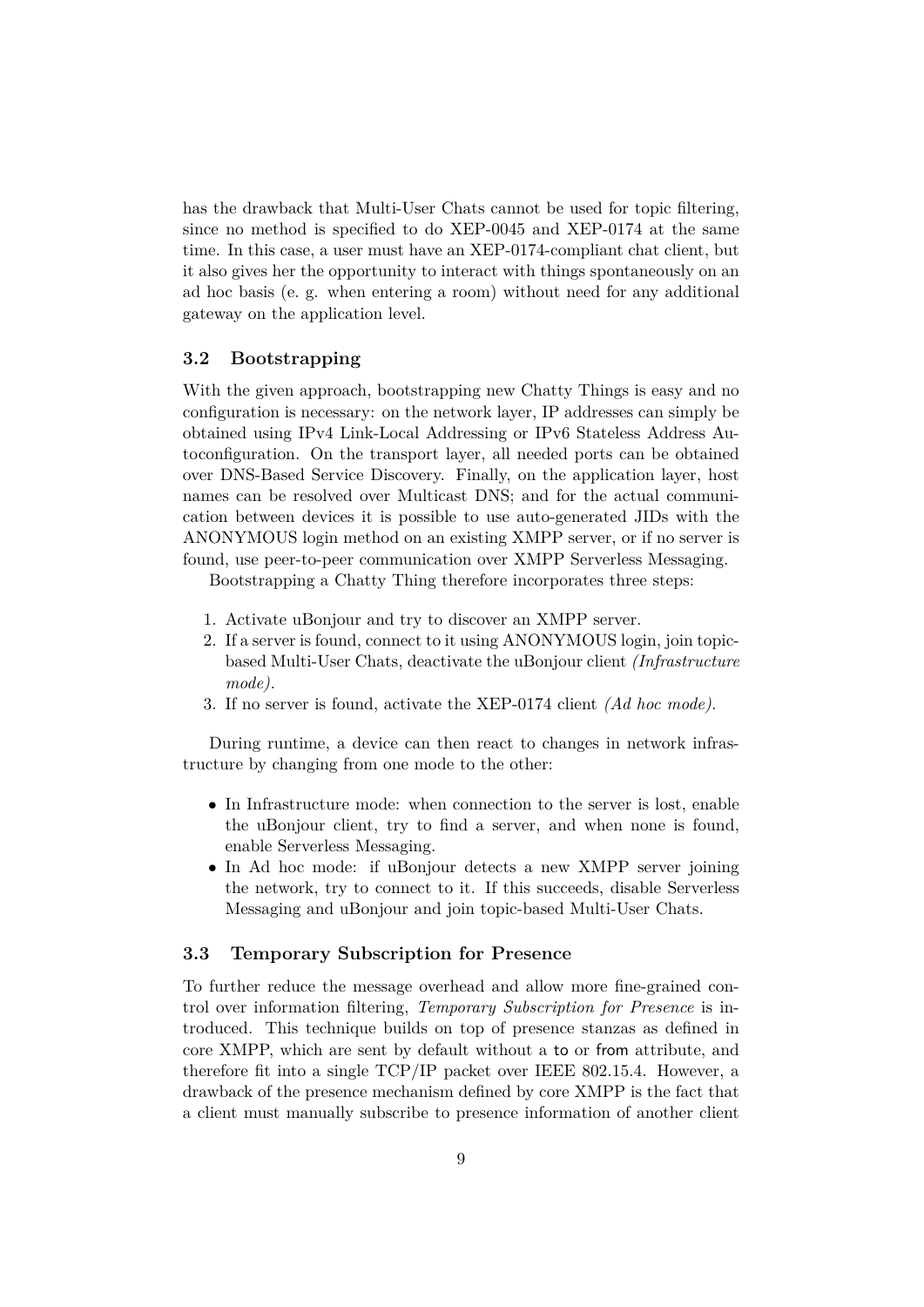in order to receive it, which requires further communication between the clients. Since the network can change rapidly, and clients can frequently join and leave the network, subscriptions would often be outdated and must be renewed, leading to overhead of subscriptions and unsubscription messages, which would inhibit the flow of the actual information.

To solve this problem, a dynamic, topic-based roster is implemented on top of Multi-User Chats (XEP-0045). Every topic corresponds with a chat room, and nodes join the chat rooms which they are interested in. This allows nodes to inform only interested nodes about updates. This has the advantage that existing clients supporting Multi-User Chats can be used by a user, but Chatty Things and XMPP servers need to be adapted to the new subscription model. Also, this mechanism does not work with Serverless Messaging.

## <span id="page-9-0"></span>**4 Outlook**

In addition to the XEPs covered above, there are a few additional XEPs which can be implemented to further increase the effectivity of Chatty Things. Especially the documents XEP-0323 through XEP-0326 (which are currently in Experimental status) are targeted to the Internet of Things.

**Concentrators (XEP-0326) [\[24\]](#page-15-0)** In contrast to sensor nodes which are focused on collecting data, concentrators can be used to serve as a proxy and control a subset of the network. The XEP defines messages to query a sensor node for data sources, and subscribing to them, while subscription is loosely modeled after the Publish-Subscribe mechanism (XEP-0060). It also specifies how clients can request data or control certain nodes over a concentrator.

This approach can be practical in large-scale sensor networks, where usually not every sensor node can be reached directly, and where sensor nodes only have a very limited amount of storage. Individual concentrators can then be equipped with larger storage and serve as a facility to aggregate data from sensor nodes. This structure can be implemented on several levels, forming a hierarchy. A user interested in specific values then only needs to communicate with a single node in the network.

**Sensor Data (XEP-0323) [\[21\]](#page-14-16)** This XEP specifies a way of reading out values from a sensor node. It allows to specify multiple data sources (e. g. temperature, humidity) as well as multiple types of data (e. g., momentary values, historical values, peak values). As a simple use case, the client sends an IQ stanza containing the request and a sequence number used to identify the request. The sensor node then rejects or accepts the request by returning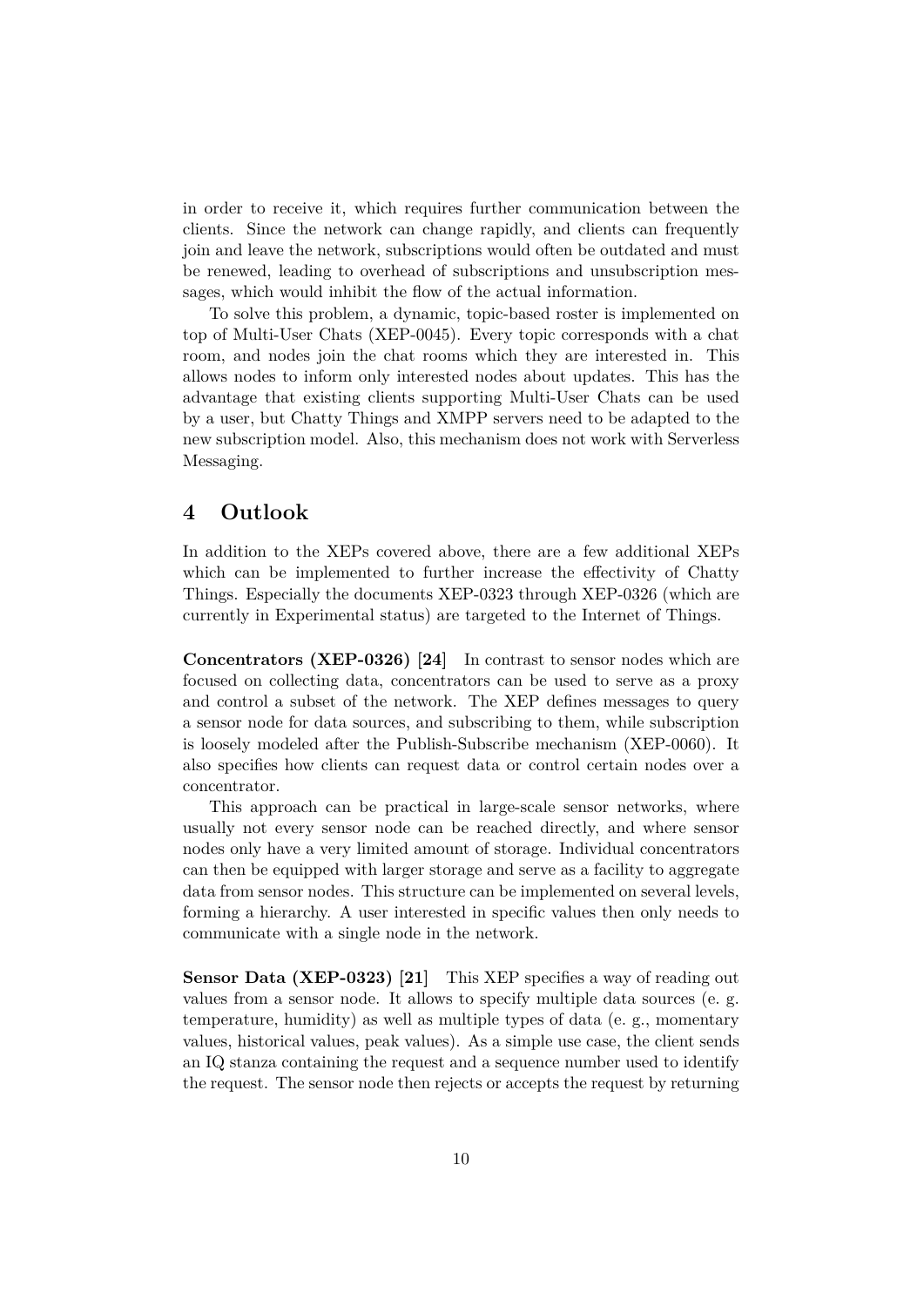a corresponding IQ stanza. If it has accepted the request, it reads out the requested data and returns it in a subsequent message stanza to the client.

An example of this protocol can be seen in Figure [2:](#page-11-1) after both clients have opened their streams, the client requests the momentary values for power and energy from the node named *Device04*. The device first acknowledges this request, and, after retrieving the values, sends them back to the client. Afterwards, both sides close their streams.

**Control (XEP-0325) [\[23\]](#page-14-17)** In this document, a way of controlling sensor nodes is specified, which allows a client to get and set control values on the node over message or IQ stanzas. As an example, in this way a sensor node could be instructed to return data in a different unit or range, or be put into power-safe mode.

**Provisioning (XEP-0324) [\[22\]](#page-14-18)** To protect the integrity of a sensor network and securing the data being collected, this XEP specifies a way of implementing access rights and user privileges. Since a single sensor node is usually very restricted in user input and output, the approach is very simple and can be implemented e. g. using a button and an LED for interaction, while presentation of data takes places on a provisioning server with a rich user interface (which can be, for example, a concentrator).

When integrating a new sensor node into the network, the user instructs the provisioning server to generate a *friendship* request for the new node. The node can e. g. symbolize this request by blinking its LED and requesting a button press in the next 30 seconds. If the user presses the button, the node confirms the friendship to the server. The server then remembers this sensor node and generates a token which must be used in all further communication between the server and the sensor node, else communication is rejected.

**Efficient XML Interchange Format (EXI, XEP-0322) [\[25\]](#page-15-1)** Finally, EXI describes how XMPP stanzas sent between nodes can be compressed, thereby effectively reducing the overhead in message size introduced by XML. XMPP nodes can negotiate a compressed stream inside their existing XMPP streams and exchange <compress> stanzas which then contain the payload. However, it is to be noted that this requires further implementation of compression algorithms as well as additional CPU and memory resources and thus might decrease message throughput and increase power consumption on embedded systems.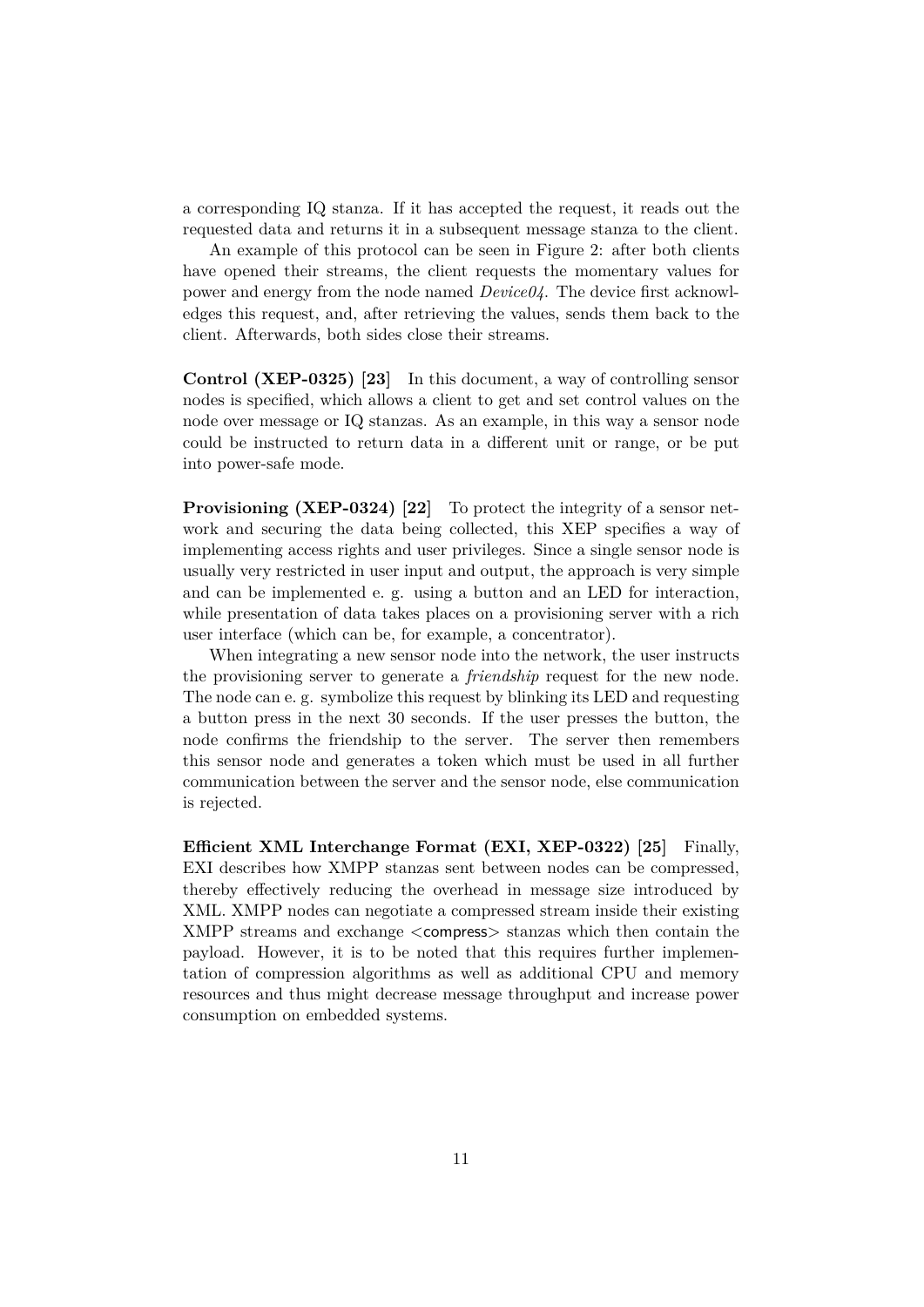

<span id="page-11-1"></span>Figure 2: Example XMPP stream with sensor data (XEP-0323)

## <span id="page-11-0"></span>**5 Discussion**

#### **5.1 Related Approaches**

"Chatty Things" is not the only approach to implement communication in embedded networks. This section gives a short overview of related protocols for the Internet of Things and shows their advantages and disadvantages,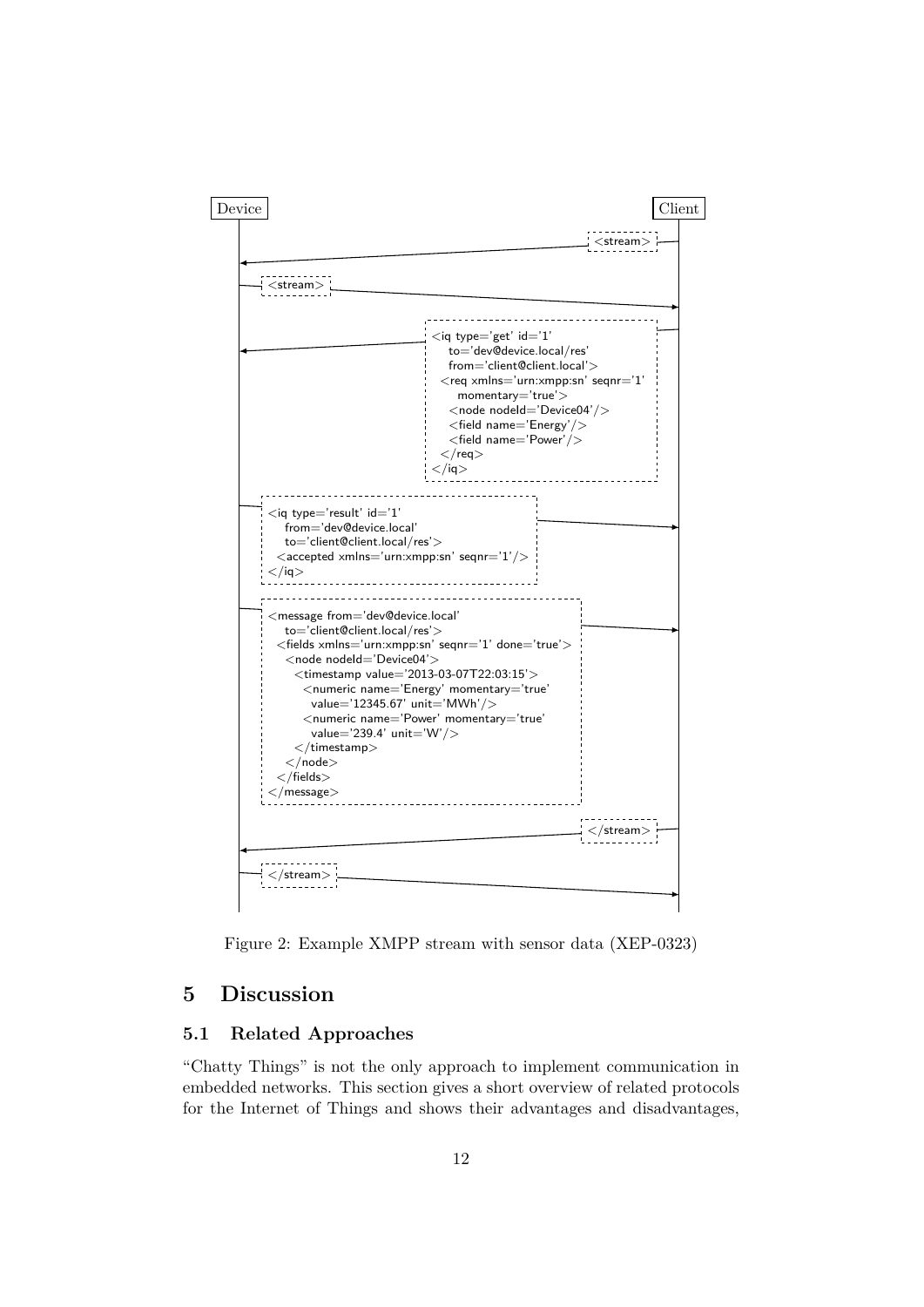| Feature                        | Chatty Things | CoAP  | <b>MQTT</b> | WS4D             |
|--------------------------------|---------------|-------|-------------|------------------|
|                                |               |       |             |                  |
| application gateways necessary |               | yes   | yes         |                  |
| usable with standard clients   | ves           |       |             | $(\mathrm{yes})$ |
| discovery support              | ves           | yes   |             | yes              |
| IPv6/6LoWPAN ready             | ves           | yes   | ച           | partial          |
| asynchronous messages          | ves           | yes   |             |                  |
| protocol overhead              | moderate      | small | small       | high             |

<span id="page-12-0"></span>Table 1: Comparison of related approaches

which are summarized in Table [1.](#page-12-0)

**Constrained Application Protocol (CoAP)** The Constrained Application Protocol [\[19\]](#page-14-19) focuses on machine-to-machine communication and originates from the IETF Constrained Resources Working Group[3](#page-12-1) , but still has been only in draft status since 2010. It allows a mapping to HTTP, and is therefore stateless, but it specifies a binary protocol, which makes it necessary to deploy application-level gateways and special client software to communicate with its environment. It relies on UDP, but emulates congestion control, message confirmation and message IDs, since – in contrast to HTTP – messages can be sent asynchronously. Discovery is also specified and done over multicast, service discovery is then done over a well-known URI on the host. Since it is a binary protocol and mostly self-contained, it has low protocol overhead and parsing complexity.

**MQ Telemetry Transport (MQTT)** Specified by IBM as a binary protocol, the MQ Telemetry Transport [\[8\]](#page-14-20) has been proposed as an OASIS standard for machine-to-machine communication. It also relies on TCP/IP, and its fixed message header is only 2 bytes in size, but can contain further variable headers. Since it is also only used in embedded networks, application gateways and appropriate client software are necessary. Its main feature is a publish-subscribe mechanism with topic names, discovery is not specified.

**Web Service for Devices (WS4D)** As a different approach to avoid application-level gateways, WS4D has been specified as a Devices Profile for Web Services [\[26\]](#page-15-2). Since Web Services are wide-spread in the business world, this approach can probably be used in existing infrastructures, and is also focused on multiple platforms like embedded systems and servers. Web Services can be very flexible and composable, and discovery is already specified, however, this also comes at a cost: messages are enclosed in SOAP, which is enclosed in HTTP, which is transported over TCP, which introduces a substantial overhead, especially with SOAP being based on verbose XML.

<span id="page-12-1"></span> $^3$ <http://datatracker.ietf.org/wg/core/>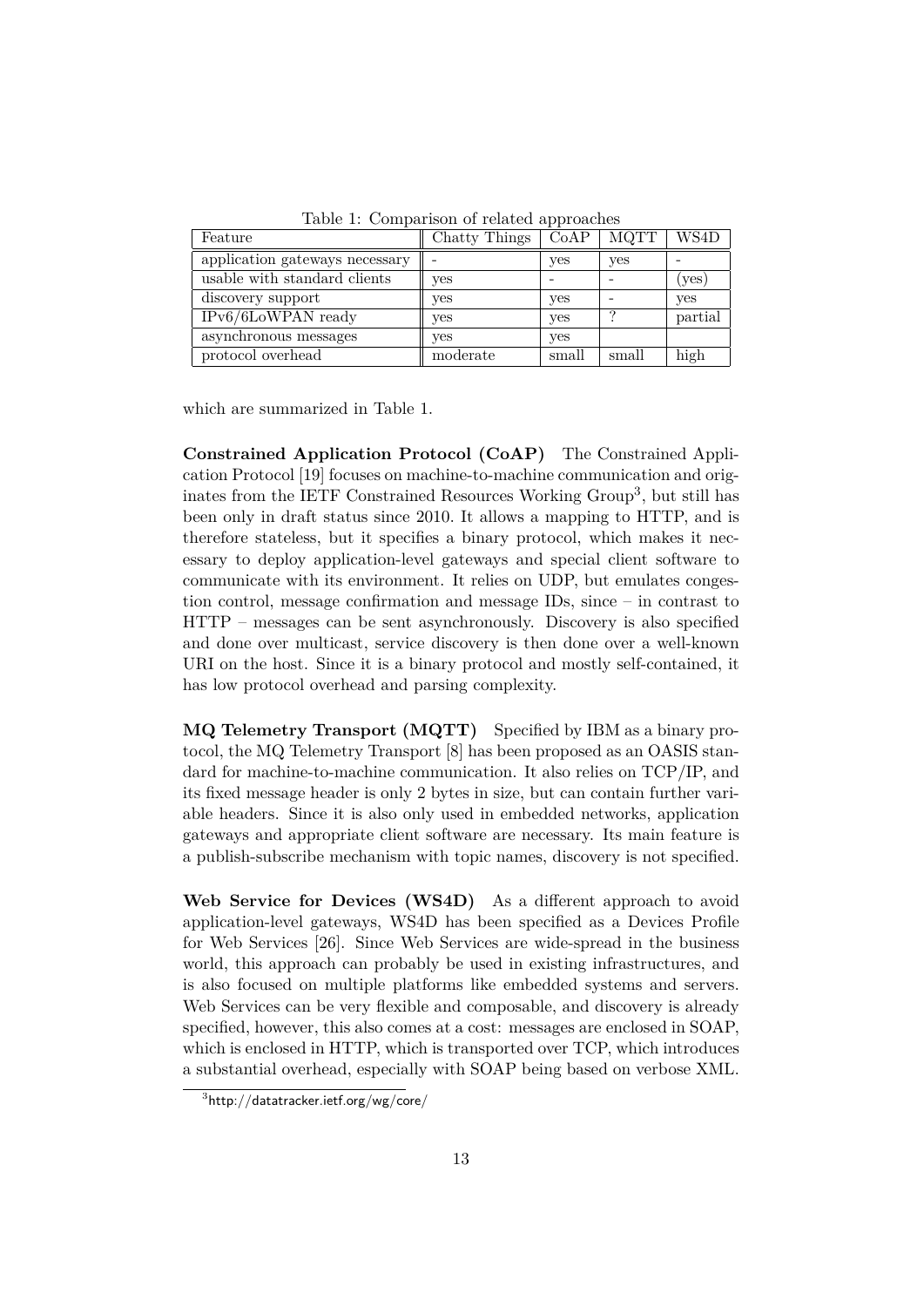IPv6 support is only partially implemented. For communication, standard APIs can be used.

#### **5.2 Conclusion**

With the XMPP protocol, there is the need to implement at least an XML parser on each node, which comes with protocol overhead and increased code size. However Klauck and Kirsche show that with good optimization (in the code as well as in the protocol), a complete stack can be implemented in 12 kBytes of ROM, which leaves enough space for other applications to be built onto it. As compared to Web Services, Chatty Things are probably not as flexible, but they have less overhead, even when using XML, while MQTT and CoAP provide less flexibility for future enhancement, but less protocol overhead and easier parsing.

With TCP, mDNS, DNS-SD and XMPP as foundation, the proposed architecture builds on reliable and established standards, which allows it to reuse Chatty Things in various contexts without the need for central infrastructure.

Nonetheless, a drawback is the virtual dependency from a centralized XMPP server in order to use Temporary Subscription for Presence for topic filtering, which is caused by the lack of support for Multi-User Chats in XEP-0174 (Serverless Messaging). If this gap can be closed, or a different way for topic filtering in distributed networks is found, the server can be eliminated and what remains is a highly distributed network without the need for much central infrastructure, therefore eliminating most single points of failure in the system.

It is always hard to trade flexibility and accessibility for efficiency. The Chatty Things approach is probably not one of the most efficient, and not the most flexible, but it has the big advantage that users can interact with their things using standard chat clients, without the need for application gateways or specialized software. In terms of efficiency, it chooses a compromise between binary protocols and Web Services, latter which were originally developed for servers with much less resource constraints as embedded systems. However, with additional XEPs focusing on the Internet of Things, enough flexibility can be achieved for this use case.

### **References**

- [1] This work is licensed under the terms of the Creative Commons Attribution-NoDerivs 3.0 Unported license, see <https://creativecommons.org/licenses/by-nd/3.0/> for the license text. Figures were drawn using public domain icons from the Tango Desktop Project, see <http://tango.freedesktop.org>.
- <span id="page-13-0"></span>[2] S. Cheshire, B. Aboba, and E. Guttman. Dynamic Configuration of IPv4 Link-Local Addresses. RFC 3927 (Proposed Standard), May 2005.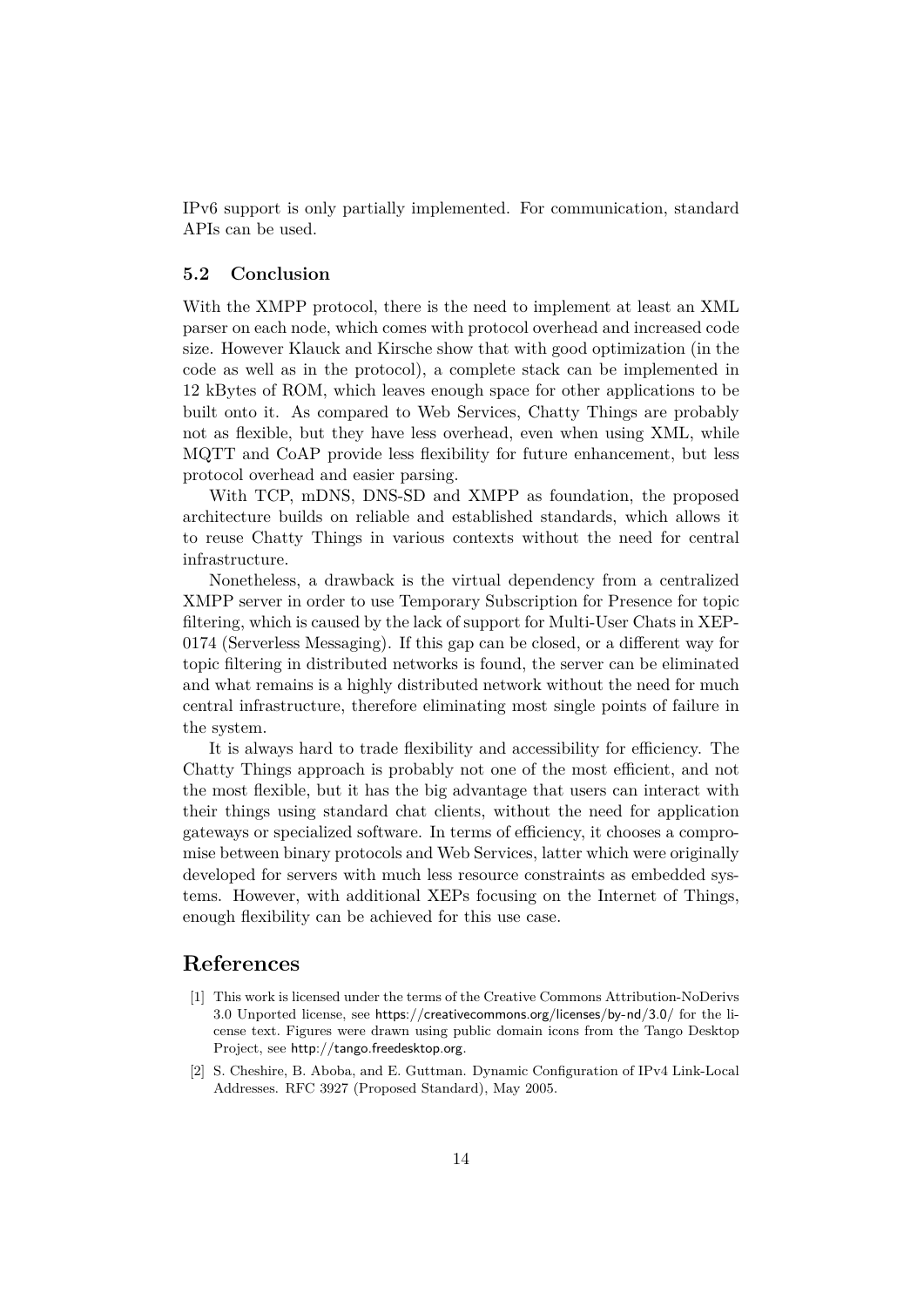- <span id="page-14-4"></span>[3] S. Cheshire and M. Krochmal. DNS-Based Service Discovery. RFC 6763 (Proposed Standard), February 2013.
- <span id="page-14-3"></span>[4] S. Cheshire and M. Krochmal. Multicast DNS. RFC 6762 (Proposed Standard), February 2013.
- <span id="page-14-1"></span>[5] R. Droms. Dynamic Host Configuration Protocol. RFC 2131 (Draft Standard), March 1997.
- <span id="page-14-12"></span>[6] E. Gamma, R. Helm, R. Johnson, and J. Vlissides. *Design Patterns - Elements of Reusable Object-Oriented Software*. Addison Wesley, 1995.
- <span id="page-14-5"></span>[7] A. Gulbrandsen, P. Vixie, and L. Esibov. A DNS RR for specifying the location of services (DNS SRV). RFC 2782 (Proposed Standard), February 2000.
- <span id="page-14-20"></span>[8] IBM. MQ Telemetry Transport. [http://www.ibm.com/developerworks/webservices/](http://www.ibm.com/developerworks/webservices/library/ws-mqtt/) [library/ws-mqtt/](http://www.ibm.com/developerworks/webservices/library/ws-mqtt/).
- <span id="page-14-0"></span>[9] R. Klauck and M. Kirsche. Chatty things – Making the Internet of Things readily usable for the masses with XMPP. In *Collaborative Computing: Networking, Applications and Worksharing (CollaborateCom), 2012 8th International Conference on*, pages 60–69, 2012.
- <span id="page-14-7"></span>[10] Ronny Klauck and Michael Kirsche. Bonjour contiki: a case study of a DNS-based discovery service for the internet of things. In *Proceedings of the 11th international conference on Ad-hoc, Mobile, and Wireless Networks*, ADHOC-NOW'12, pages 316– 329, Berlin, Heidelberg, 2012. Springer-Verlag.
- <span id="page-14-11"></span>[11] Peter Millard, Peter Saint-Andre, and Ralph Meijer. XEP-0060: Publish-Subscribe. <http://xmpp.org/extensions/xep-0060.html>, July 2010.
- <span id="page-14-6"></span>[12] P.V. Mockapetris. Domain names - implementation and specification. RFC 1035 (INTERNET STANDARD), November 1987.
- <span id="page-14-10"></span>[13] P. Saint-Andre. Extensible Messaging and Presence Protocol (XMPP): Address Format. RFC 6122 (Proposed Standard), March 2011.
- <span id="page-14-8"></span>[14] P. Saint-Andre. Extensible Messaging and Presence Protocol (XMPP): Core. RFC 6120 (Proposed Standard), March 2011.
- <span id="page-14-9"></span>[15] P. Saint-Andre. Extensible Messaging and Presence Protocol (XMPP): Instant Messaging and Presence. RFC 6121 (Proposed Standard), March 2011.
- <span id="page-14-14"></span>[16] Peter Saint-Andre. XEP-0174: Serverless Messaging. [http://xmpp.org/extensions/](http://xmpp.org/extensions/xep-0174.html) [xep-0174.html](http://xmpp.org/extensions/xep-0174.html), November 2008.
- <span id="page-14-15"></span>[17] Peter Saint-Andre. XEP-0175: Best Practices for Use of SASL ANONYMOUS. <http://xmpp.org/extensions/xep-0175.html>, September 2009.
- <span id="page-14-13"></span>[18] Peter Saint-Andre. XEP-0045: Multi-User Chat. [http://xmpp.org/extensions/](http://xmpp.org/extensions/xep-0045.html) [xep-0045.html](http://xmpp.org/extensions/xep-0045.html), February 2012.
- <span id="page-14-19"></span>[19] Z. Shelby, K. Hartke, and C. Bormann. Constrained Application Protocol (CoAP). <https://tools.ietf.org/html/draft-ietf-core-coap-18>, June 2013.
- <span id="page-14-2"></span>[20] S. Thomson, T. Narten, and T. Jinmei. IPv6 Stateless Address Autoconfiguration. RFC 4862 (Draft Standard), September 2007.
- <span id="page-14-16"></span>[21] Peter Waher. XEP-0323: Internet of Things - Sensor Data. [http://xmpp.org/](http://xmpp.org/extensions/xep-0323.html) [extensions/xep-0323.html](http://xmpp.org/extensions/xep-0323.html), April 2013.
- <span id="page-14-18"></span>[22] Peter Waher. XEP-0324: Internet of Things - Provisioning. [http://xmpp.org/](http://xmpp.org/extensions/xep-0324.html) [extensions/xep-0324.html](http://xmpp.org/extensions/xep-0324.html), April 2013.
- <span id="page-14-17"></span>[23] Peter Waher. XEP-0325: Internet of Things - Control. [http://xmpp.org/extensions/](http://xmpp.org/extensions/xep-0325.html) [xep-0325.html](http://xmpp.org/extensions/xep-0325.html), May 2013.